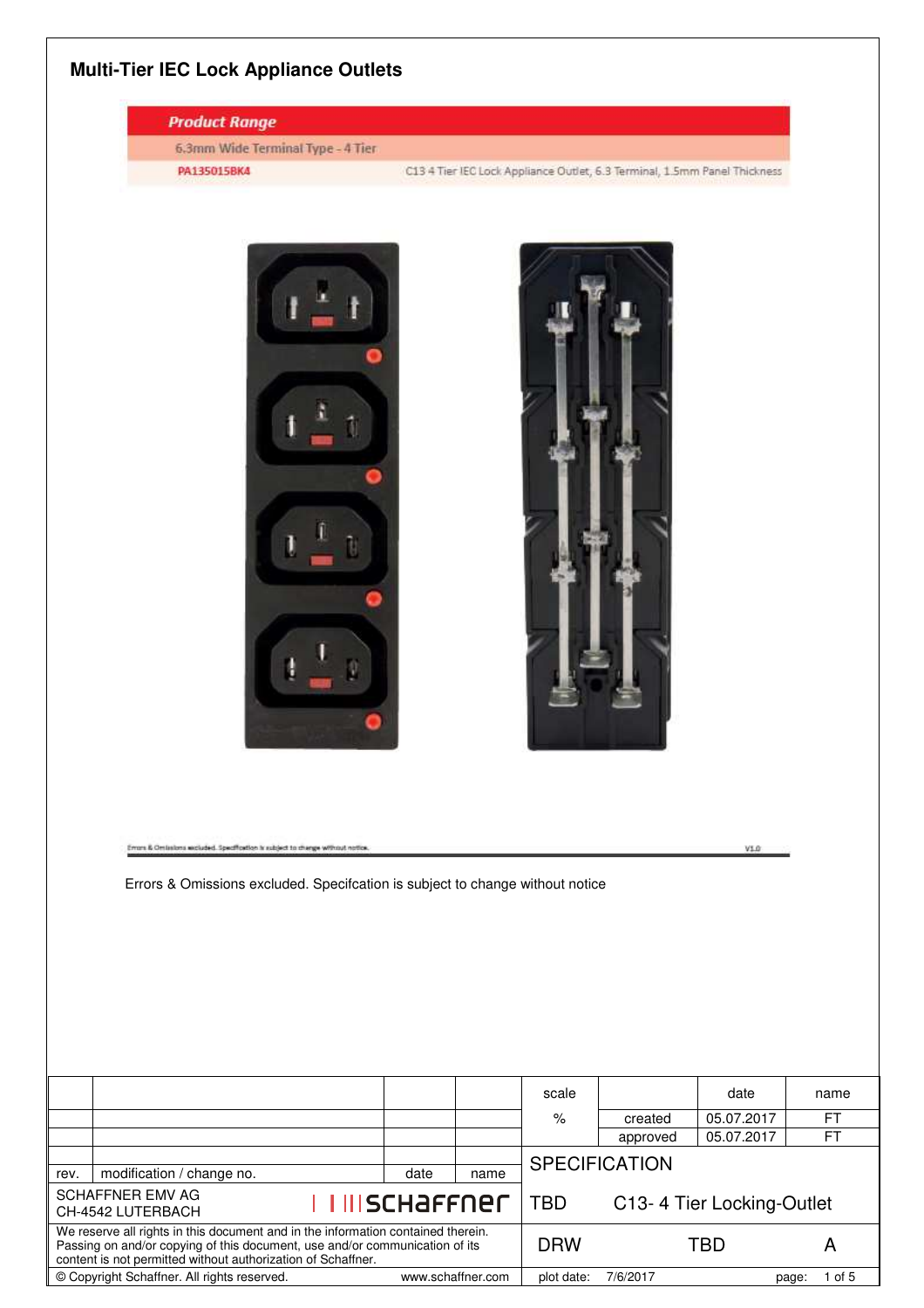## **Product Range**

6.3mm Wide Terminal Type - 4 Tier

PA135015BK4

C13 4 Tier IEC Lock Appliance Outlet, 6.3 Terminal, 1.5mm Panel Thickness



Errors & Omissions excluded. Specifcation is subject to change without notice

|                                                                                                                                                                                                                                 |                           |                      |            | scale                     |          | date       |      | name           |  |
|---------------------------------------------------------------------------------------------------------------------------------------------------------------------------------------------------------------------------------|---------------------------|----------------------|------------|---------------------------|----------|------------|------|----------------|--|
|                                                                                                                                                                                                                                 |                           |                      |            | %                         | created  | 05.07.2017 |      | <b>FT</b>      |  |
|                                                                                                                                                                                                                                 |                           |                      |            |                           | approved | 05.07.2017 |      | F <sub>1</sub> |  |
|                                                                                                                                                                                                                                 |                           | <b>SPECIFICATION</b> |            |                           |          |            |      |                |  |
| rev.                                                                                                                                                                                                                            | modification / change no. | date                 | name       |                           |          |            |      |                |  |
| <b>SCHAFFNER EMV AG</b><br><u>I III schaffner</u><br>CH-4542 LUTERBACH                                                                                                                                                          |                           |                      | <b>TBD</b> | C13-4 Tier Locking-Outlet |          |            |      |                |  |
| We reserve all rights in this document and in the information contained therein.<br>Passing on and/or copying of this document, use and/or communication of its<br>content is not permitted without authorization of Schaffner. |                           |                      |            | <b>DRW</b>                |          | TBD<br>A   |      |                |  |
| © Copyright Schaffner. All rights reserved.<br>www.schaffner.com                                                                                                                                                                |                           |                      |            | plot date:                | 7/6/2017 |            | page | 2 of 5         |  |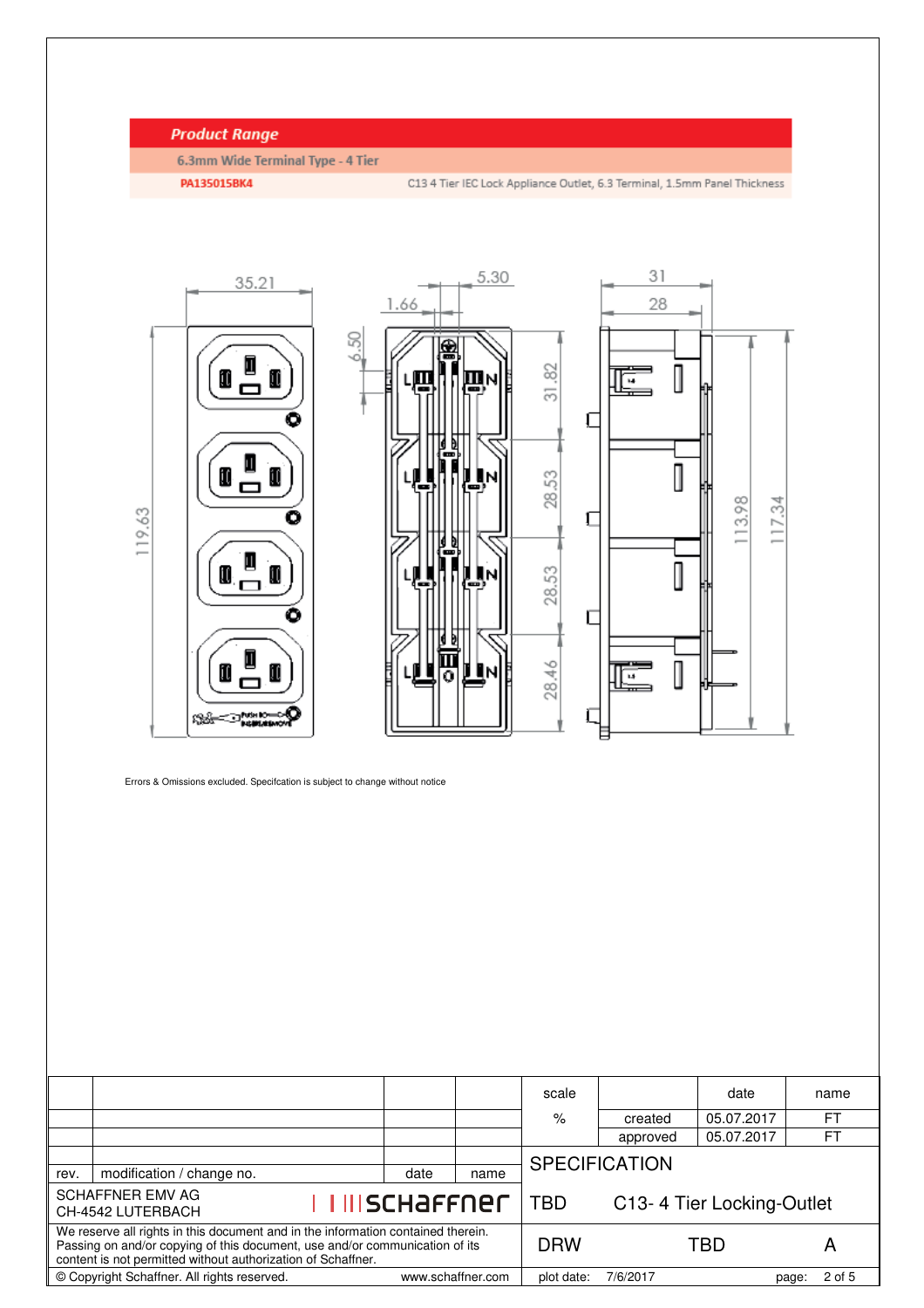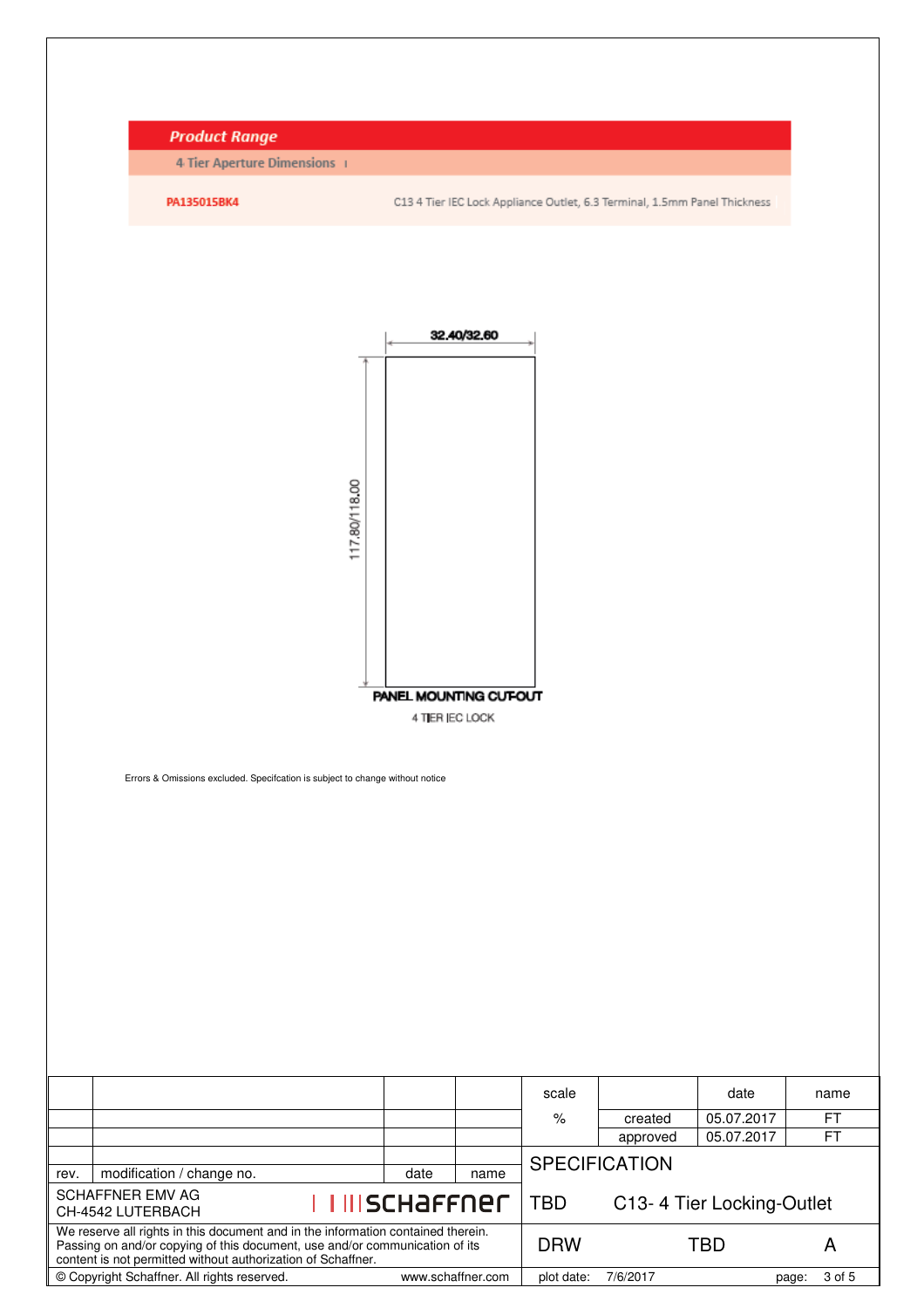|      | <b>Technical Specification</b>                                                                                                                                                                                                  |                                              |                                                       |      |            |                                                                      |                           |                 |
|------|---------------------------------------------------------------------------------------------------------------------------------------------------------------------------------------------------------------------------------|----------------------------------------------|-------------------------------------------------------|------|------------|----------------------------------------------------------------------|---------------------------|-----------------|
|      |                                                                                                                                                                                                                                 | <b>Multi-Tier IEC Lock Appliance Outlets</b> |                                                       |      |            |                                                                      |                           |                 |
|      | Rating                                                                                                                                                                                                                          | 10A/250V AC (EN), 15A/250V AC (cUL)          |                                                       |      |            |                                                                      |                           |                 |
|      | <b>Insulation Resistance</b>                                                                                                                                                                                                    | 100 (500V DC, 1 Min)                         |                                                       |      |            |                                                                      |                           |                 |
|      | <b>Dielectric Strength</b>                                                                                                                                                                                                      |                                              | 2KV (50Hz 1Min) to accessible surfaces                |      |            |                                                                      |                           |                 |
|      | <b>Lock Retention</b>                                                                                                                                                                                                           | $>100N$                                      |                                                       |      |            |                                                                      |                           |                 |
|      | <b>Materials</b>                                                                                                                                                                                                                | Face                                         |                                                       |      |            | Polyamide 66 (PA66) - To RAL Colour 9004 (Signal Black) Gloss Finish |                           |                 |
|      |                                                                                                                                                                                                                                 | <b>Back Cover:</b>                           |                                                       |      |            | Polyamide 66 (PA66) - To RAL Colour 9004 (Signal Black) Gloss Finish |                           |                 |
|      |                                                                                                                                                                                                                                 | Contacts                                     |                                                       |      |            | Tin Plated Copper Alloy (CuSn5 PB102 1/2 Hard Phosphor Bronze)       |                           |                 |
|      |                                                                                                                                                                                                                                 | Push Button                                  | Polycarbonate - To RAL Colour 3020 (Traffic Red)      |      |            |                                                                      |                           |                 |
|      |                                                                                                                                                                                                                                 | Spring                                       | Steel (Zinc Plated, Clear Passivate and de-embrittle) |      |            |                                                                      |                           |                 |
|      |                                                                                                                                                                                                                                 | <b>Locking Tab</b>                           |                                                       |      |            | Manganese Steel 65Mn (Zinc Plated to EN 1706) 5 Microns              |                           |                 |
|      |                                                                                                                                                                                                                                 |                                              | Materials are Low Smoke Zero Halogen (LSZH) compliant |      |            |                                                                      |                           |                 |
|      | Patent                                                                                                                                                                                                                          |                                              |                                                       |      |            |                                                                      |                           |                 |
|      | <b>UK Number</b>                                                                                                                                                                                                                | 2463468                                      |                                                       |      |            |                                                                      |                           |                 |
|      | <b>EU Number</b>                                                                                                                                                                                                                | 09787171.9                                   |                                                       |      |            |                                                                      |                           |                 |
|      | <b>Russian Federation</b>                                                                                                                                                                                                       | 2474020                                      |                                                       |      |            |                                                                      |                           |                 |
|      | <b>Canadian Number</b>                                                                                                                                                                                                          | 2,734,113                                    |                                                       |      |            |                                                                      |                           |                 |
|      | <b>Standards &amp; Approvals</b>                                                                                                                                                                                                |                                              |                                                       |      |            |                                                                      |                           |                 |
|      | <b>Standards</b>                                                                                                                                                                                                                |                                              | IEC / EN 60320-1:2015                                 |      |            |                                                                      |                           |                 |
|      |                                                                                                                                                                                                                                 |                                              | UL 498, CSA C22.2 No. 182.3-M1987                     |      |            |                                                                      |                           |                 |
|      | <b>Approvals</b>                                                                                                                                                                                                                | 10A                                          |                                                       |      |            | 15A C US                                                             |                           |                 |
|      | Errors & Omissions excluded. Specification is subject to change without notice                                                                                                                                                  |                                              |                                                       |      |            |                                                                      |                           |                 |
|      |                                                                                                                                                                                                                                 |                                              |                                                       |      | scale      |                                                                      | date                      | name            |
|      |                                                                                                                                                                                                                                 |                                              |                                                       |      | $\%$       | created<br>approved                                                  | 05.07.2017<br>05.07.2017  | FT<br>FT        |
|      |                                                                                                                                                                                                                                 |                                              |                                                       |      |            | <b>SPECIFICATION</b>                                                 |                           |                 |
| rev. | modification / change no.                                                                                                                                                                                                       |                                              | date                                                  | name |            |                                                                      |                           |                 |
|      | <b>SCHAFFNER EMV AG</b><br>CH-4542 LUTERBACH                                                                                                                                                                                    |                                              | <u>I IIISCHAFFNEF</u>                                 |      | <b>TBD</b> |                                                                      | C13-4 Tier Locking-Outlet |                 |
|      | We reserve all rights in this document and in the information contained therein.<br>Passing on and/or copying of this document, use and/or communication of its<br>content is not permitted without authorization of Schaffner. |                                              |                                                       |      | <b>DRW</b> |                                                                      | <b>TBD</b>                | A               |
|      | © Copyright Schaffner. All rights reserved.                                                                                                                                                                                     |                                              | www.schaffner.com                                     |      | plot date: | 7/6/2017                                                             |                           | 4 of 5<br>page: |